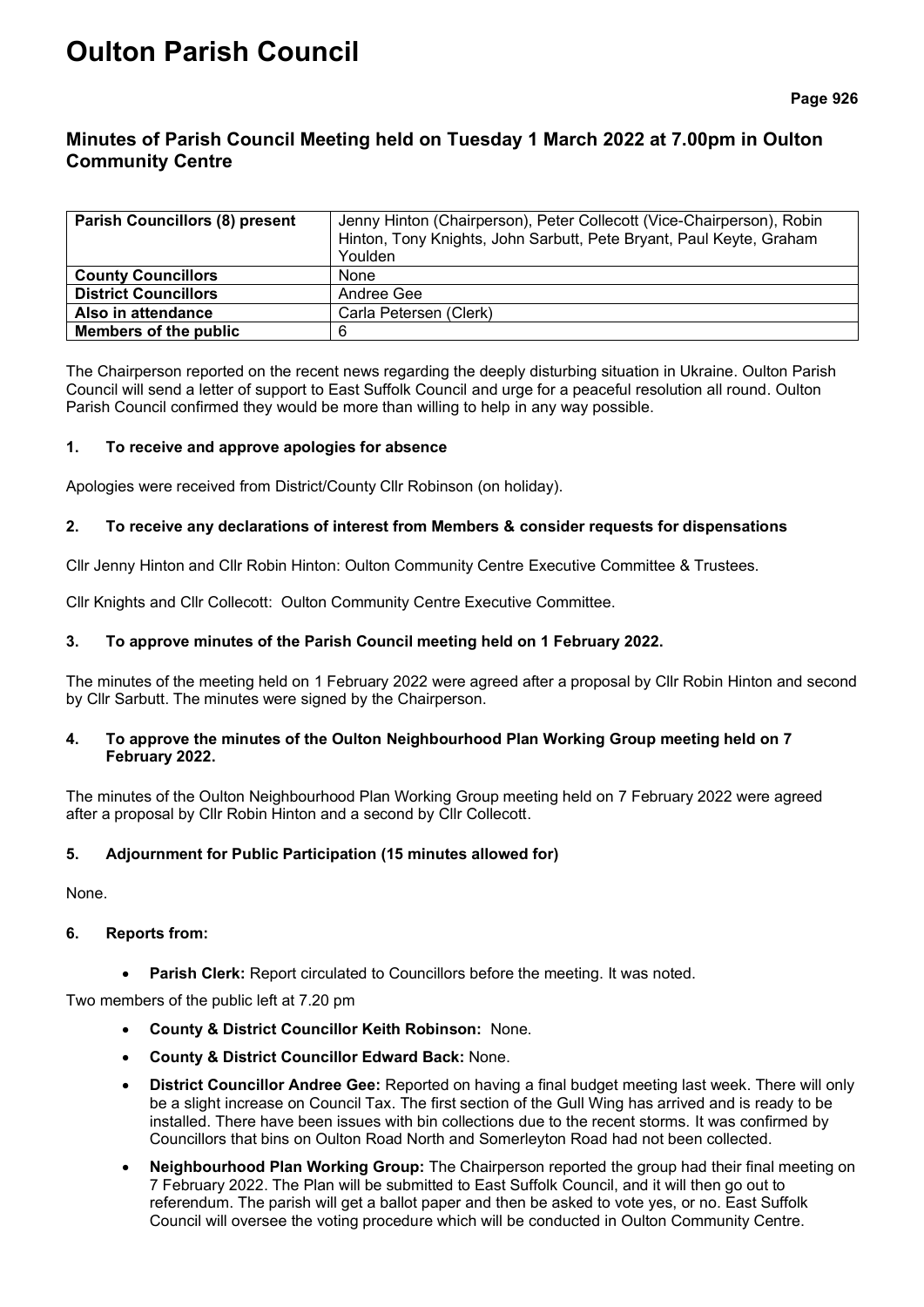- **Oulton Community Centre:** Cllr Collecott reported that recently the Community Centre carpark had been full which made it difficult for those attending sessions to get parked. The issue will be raised next week at their Executive Committee meeting.
- **St Michael's Church & Oulton Poors Trust:** The Chairperson reported their next meeting will be on 9 March 2022.

# **7. Highways:**

#### • **To receive a report on outstanding highways issues**

A suggestion was made that Village Gateway Signs could be useful for slowing down the traffic in Oulton Street. This will be reviewed after all the assets have been installed and the balance in the CIL reserve account is known.

#### • **To receive Speed Indicator Device (SID) results**

Cllr Knights had prepared the latest SID results, and these were shared with those attending the meeting. There had been a slight technical difficulty with the SID on 7 February due to the battery going flat. The Chairperson thanked Cllr Knights and Cllr Robin Hinton for looking after the two SIDs.

#### **8. Planning**

# • **To receive new planning applications and make comment**

#### **DC/22/0589/FUL**

Proposal: Single and two storey front extensions.

Site Address: 23 Cambrian Crescent, Oulton, NR32 3HW

Councillors considered the planning application and there were no objections.

# **DC/22/0425/FUL**

Proposal: Single storey front extension

Site Address: 3 Brendon Close, Oulton, NR32 3HL

Councillors considered the planning application and there were no objections.

#### • **To make comment on the public consultation for the development proposals at Land North of Union Lane**

Cllr Keyte, Chairperson of the Planning Working Group, had carefully gone through the proposals and confirmed it was a decent consultation document. The greatest issue will be the increase of traffic on Parkhill on a road that is already suffering from enormous amounts of traffic. Concerns were raised about amenities, parking spaces, lighting, and site traffic access. Councillors agreed for Cllr Keyte to prepare a detailed response and then forward to the Clerk for her to submit to Bidwell's before the closing date of 4 March 2022.

# • **To receive results and updates on outstanding applications**

None.

# **9. Finance:**

- **To receive the income and expenditure figures as at 28 February 2022 –** It was noted.
- **To note the bank balance as at 28 February 2022 – £56287.62**
- **To note receipts** Ms C McCauley paid in error to Oulton Parish Council see payments for reversal entry.
- **To consider any grant applications –** A grant application had been received from Oulton Community Association for help towards the cost of an office in Oulton Community Centre. Cllr Robin Hinton requested permission from Council, in accordance with Standing Orders, to continue with discussing the Grant Application. Other funding sources for this project had already been approached and £2000 had already come through via District Cllr Gee and County/District Cllr Back Enabling Communities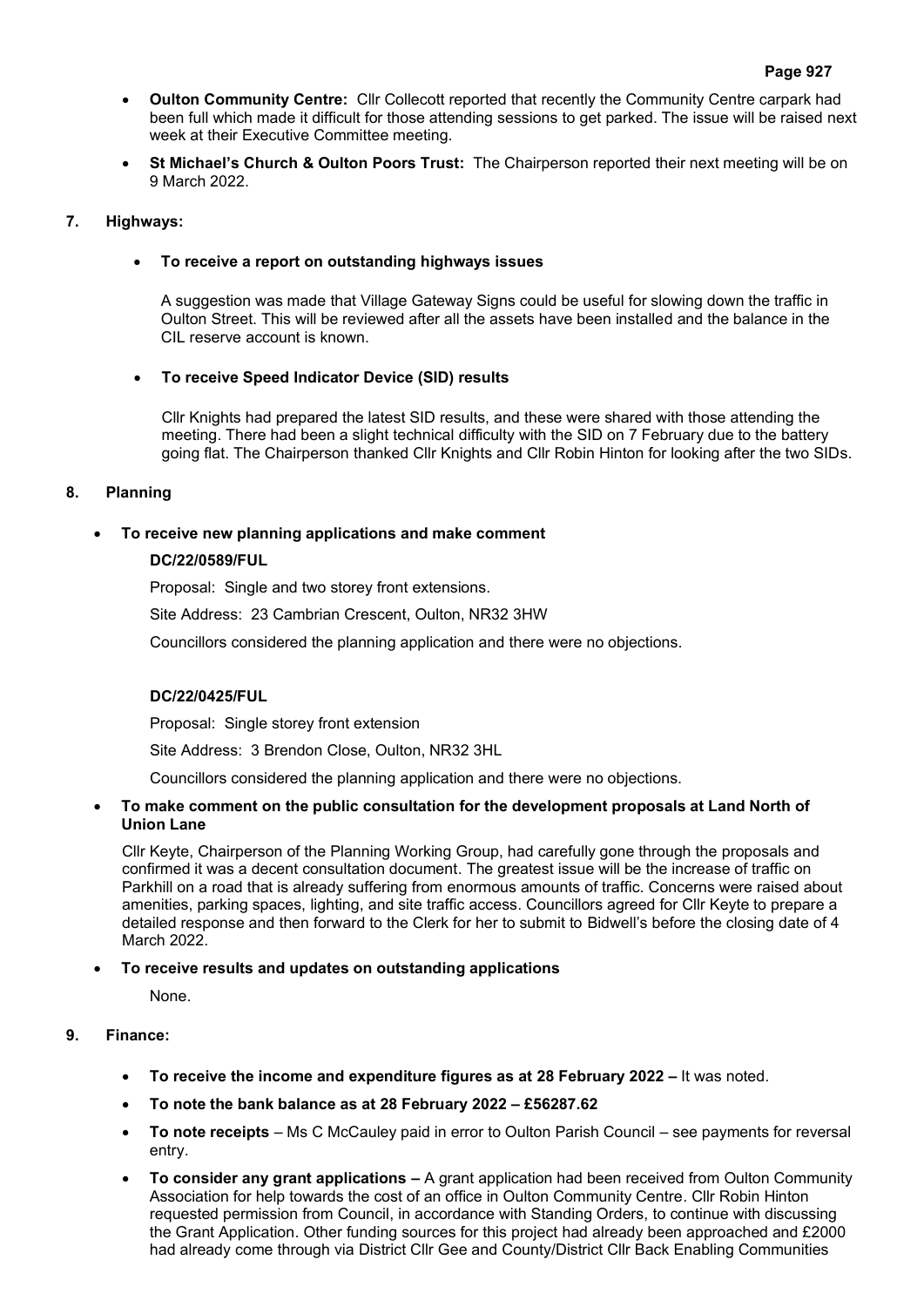Budget fund. A vote was taken on awarding the grant application and 7 voted YES and 1 voted AGAINST. The majority vote was that £1200 would be awarded to Oulton Community Association for

#### **Page 928**

the new office space which will also be available for use by Oulton Parish Council and County and District Councillors.

#### • **To approve payments.**

The Clerk had raised a purchase order to Waveney Norse on 2 February 2022 for the purchase and installation of agreed assets. The works have not yet been carried out by Waveney Norse. It was agreed that if the Waveney Norse invoice is received before 31 March 2022 a payment of £4020.12 would be made outside of a meeting.

A payment will need to be made outside of a meeting for the return of any unused Neighbourhood Plan Locality funding. The Clerk will reconcile the Neighbourhood Plan spend account, taking into account recent payments. It was agreed the difference would be returned to Locality outside of a meeting.

| Payee                                | Value    | <b>Description</b>                                   |
|--------------------------------------|----------|------------------------------------------------------|
| <b>HMRC</b>                          | £18.35   | Income Tax & NIC                                     |
| Mrs C Petersen                       | £930.98  | Salary, administrative expenses & mileage            |
| <b>Oulton Community Association</b>  | £20.00   | Room/hall hire                                       |
| <b>Oulton Community Association</b>  | £24.00   | Room hire - Neighbourhood Plan                       |
| <b>Collective Community Planning</b> | £3000.00 | Attendance at Neighbourhood Plan meeting in          |
|                                      |          | February 2022, write supporting statements &         |
|                                      |          | finalise submission version                          |
| <b>Oulton Community Association</b>  | £90.00   | See income – paid to OPC in error and transferred to |
|                                      |          | <b>Oulton Community Association</b>                  |
| <b>Suffolk County Council</b>        | £300.00  | Licence for bin at 2 Lime Avenue & next to Village   |
|                                      |          | Sign, CIL                                            |
| <b>Nest Pensions</b>                 | £22.12   | Contributions                                        |
| Olympic Print                        | £345.00  | Neighbourhood Plan. Printing                         |
| <b>Oulton Community Association</b>  | £1200.00 | Grant towards office space, s137                     |
| Total                                | £5605.45 |                                                      |

Proposed by Cllr Collecott and seconded by Cllr Jenny Hinton.

# **10. To consider and agree the Draft Reserve Policy dated March 2022**

The document had been circulated to Councillors before the meeting. Resolved to adopt the Draft Reserve Policy dated March 2022.

# **11. To consider and agree the revised Risk Assessment and Management Policy dated March 2022.**

The document had been circulated to Councillors before the meeting. Revisions to the document had been made due to the Council no longer paying by cheque and are now raising payments by BACS. Further revisions will be made after all the assets have been installed by Waveney Norse. Resolved to adopt the revised Risk Assessment and Management Policy dated March 2022.

# **12. To consider and agree the GDPR Data/Information Audit dated March 2022.**

The document had been circulated to Councillors before the meeting. It was noted.

# **13. To discuss plans for the Queen's Platinum Jubilee. Agree upon a course of action.**

On 15 March 2022 seven oak trees will be planted at Woods Meadow Country Park. Road closures fees will be waived for street parties in recognition that Her Majesty The Queen will become the first British Monarch to celebrate a Platinum Jubilee on Sunday 5 June 2022. The event must meet certain criteria which can be found on the Suffolk County Council website [www.suffolk.gov.uk](http://www.suffolk.gov.uk/) . Applications need to be submitted by 11 pm on 27 March 2022.

#### **14. To receive an update on the purchase of assets using CIL money. Agree upon a course of action.**

A purchase order for the assets has been raised with Waveney Norse and it is hoped that the majority or all the assets will be installed before the financial year end of 31 March 2022. Licences have been applied for the bins at number 2 Lime Avenue and the bin next to the Village Sign. Installation of the noticeboard on Lime Avenue is proving difficult as the land has not been adopted. The Clerk is working with Persimmon and Reach2 Academy Trust to get this sorted.